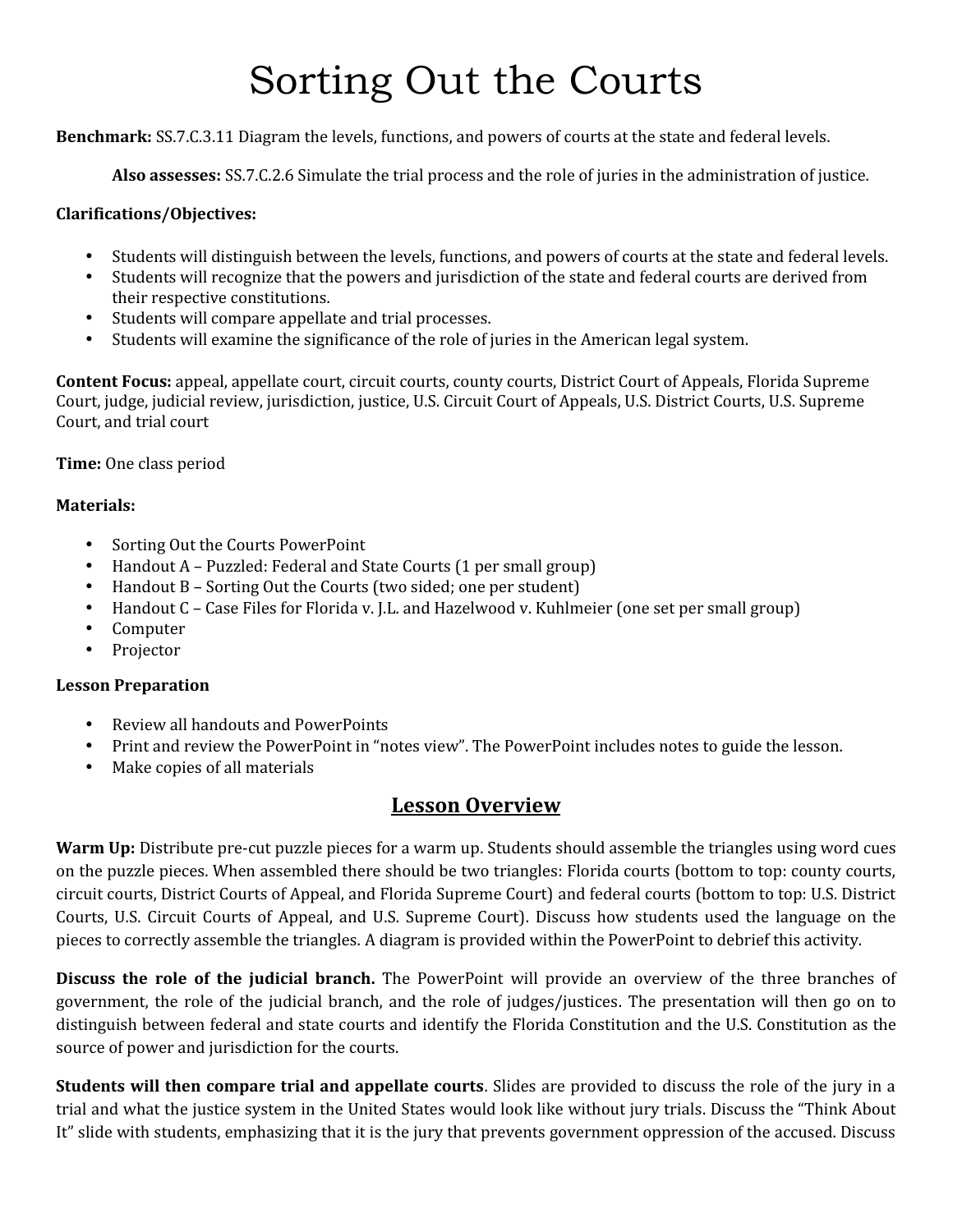the role of appellate courts and have students diagram appellate courts on their handout. There are multiple diagrams provided in order to familiarize students with different methods of visually representing the courts.

**Divide the class into small groups (3-5 students).** Distribute the Case File Handouts. Explain to students that we are now going to look at two appellate scenarios where cases moved through the appellate court system. Using chart paper or an online platform (infographic, PowerPoint, Glogster, etc.), have students diagram the courts named in the Case File handouts. Students should name the trial court, intermediate appellate court, and the high court for both the state and federal courts.

Note: Florida v. J.L. is a Florida case and the diagram should show the state courts. Hazelwood v. Kuhlmeier was a federal case and should show the federal courts. See teacher handout 1. Student diagrams will vary, but should reflect the same levels of courts provided in the diagram.

**Debrief the activity** using the PowerPoint. Discuss each case and have the students answer the question before the court in a whole group discussion.

**Lesson Extensions** *Will address Benchmark SS.7.C.2.6***:** *Simulate the trial process and the role of juries in the administration of justice.*

FLREA Lesson – The Role of Juries – Section 6 of FLREA Curriculum Wheel

iCivics Lesson - James Bond in a Honda Trial Simulation

iCivics Game – We The Jury Game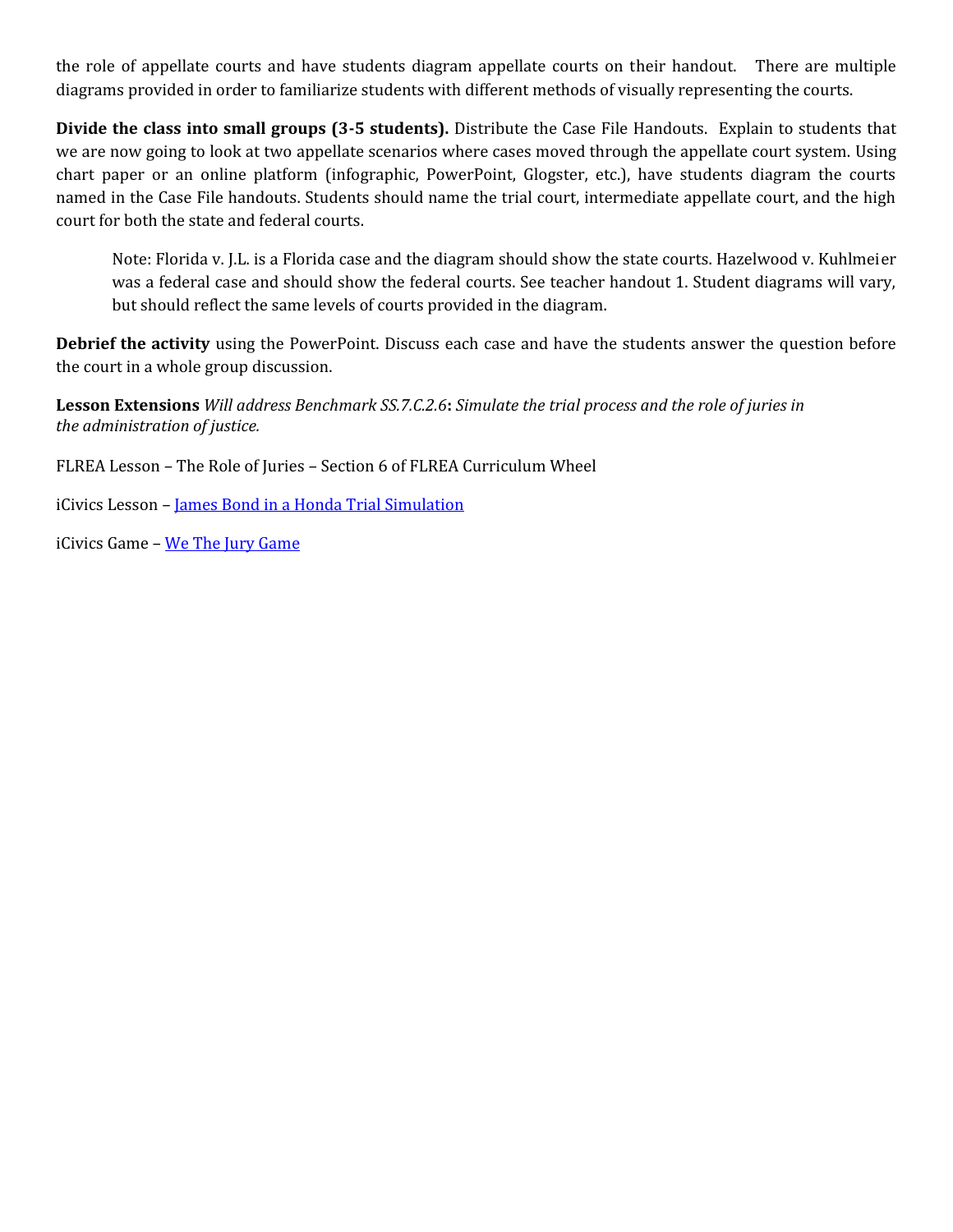## PUZZLED

Cut out the pieces below and assemble the two triangles (courts) into state and federal courts!

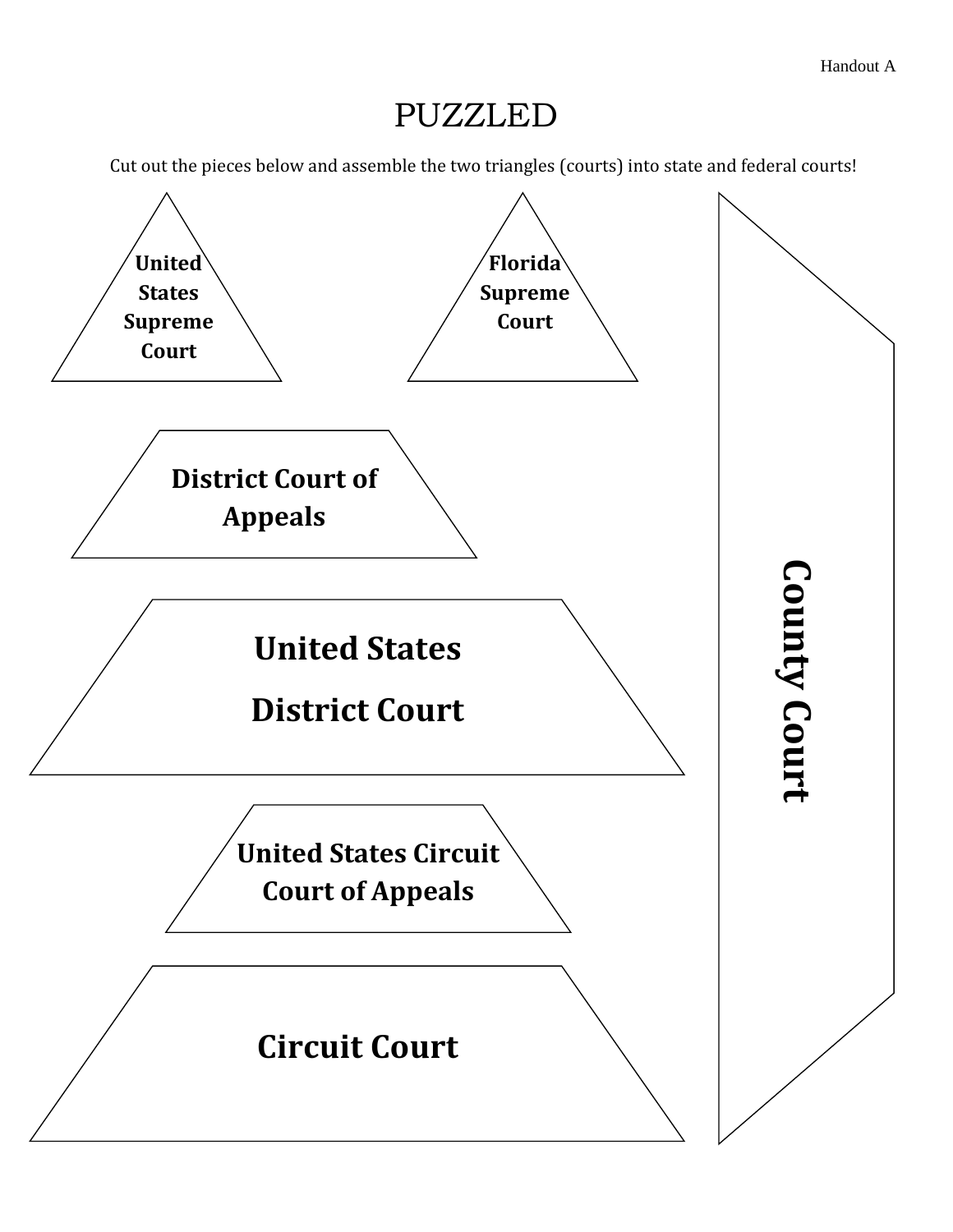Handout B

# Sorting Out the Courts

Comparing Courts

| <b>Courtroom A</b>    | <b>Courtroom B</b>    |
|-----------------------|-----------------------|
|                       |                       |
|                       |                       |
|                       |                       |
|                       |                       |
|                       |                       |
|                       |                       |
| <b>Type of Court:</b> | <b>Type of Court:</b> |
| About:                | About:                |
|                       |                       |
|                       |                       |
|                       |                       |
|                       |                       |
|                       |                       |
|                       |                       |
|                       |                       |
|                       |                       |
|                       |                       |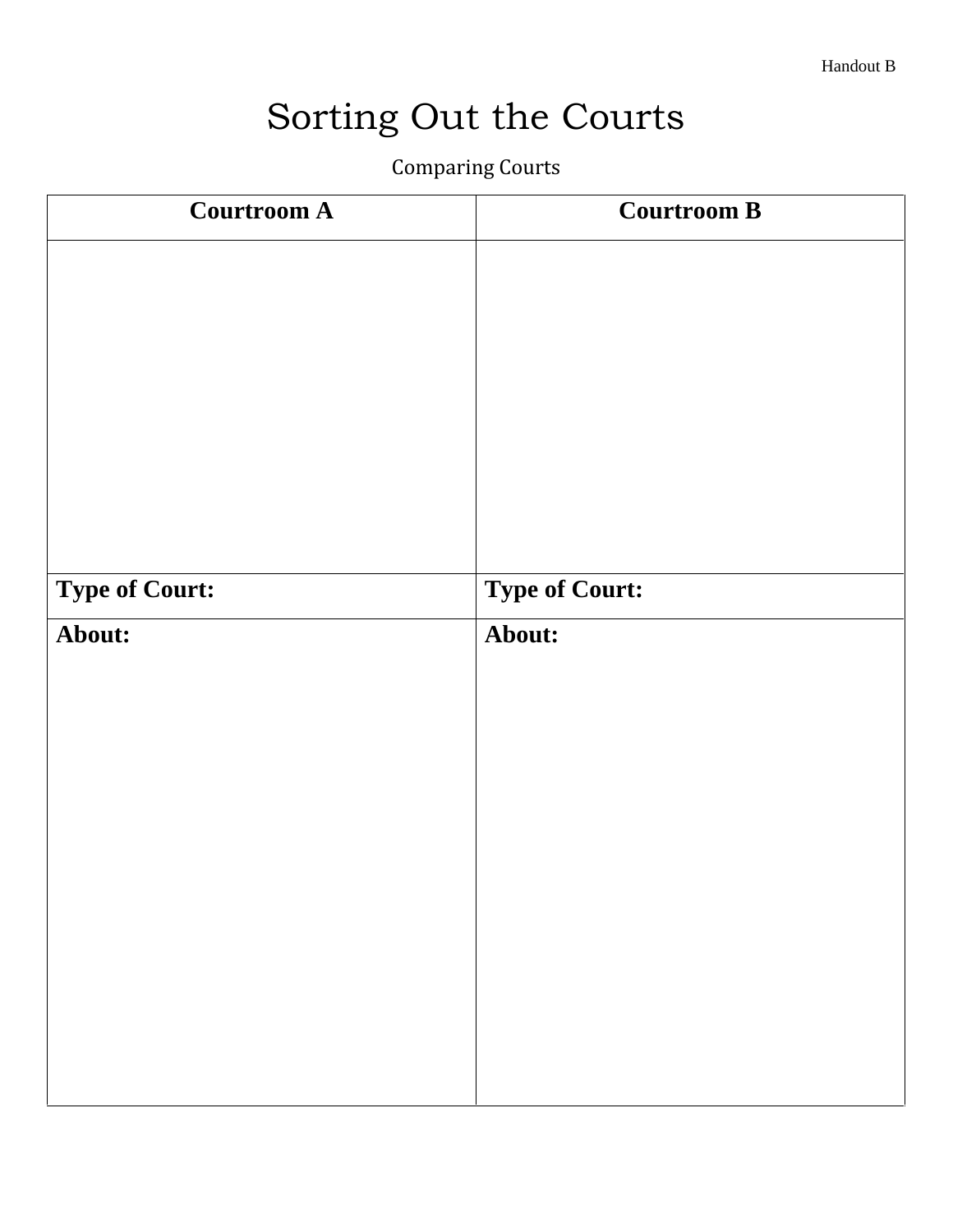Handout B

# Sorting Out the Courts

Instructions: These charts diagram the levels of courts on the federal and state level. Using the chart in the PowerPoint, complete the charts below for both the federal and state courts.

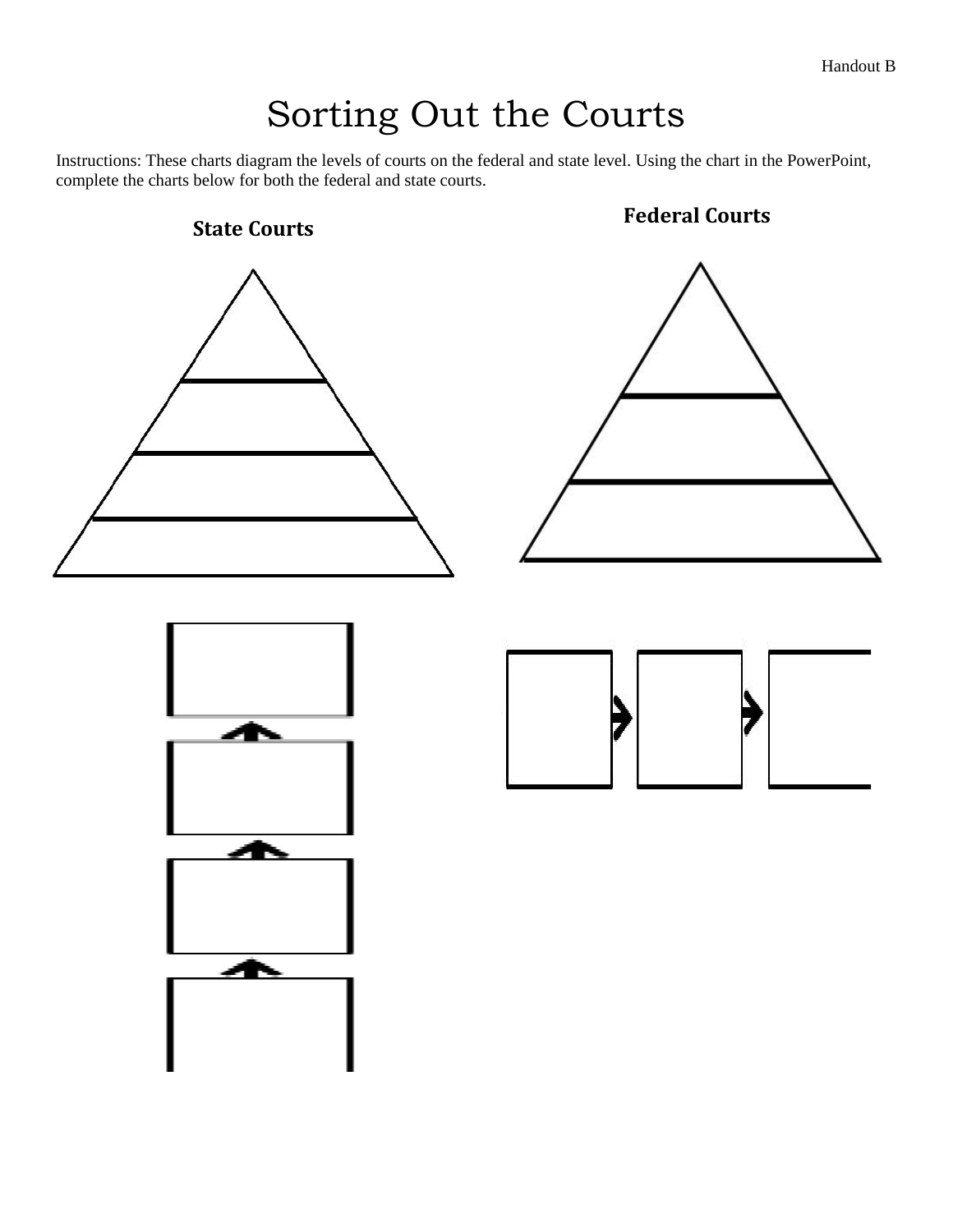## Case File:

### **Florida v. J.L.**

### *The Anonymous Tip*

One day, an anonymous person called the Miami-Dade Police Department with a tip. The caller said that a young black man wearing a plaid shirt was standing at a specific bus stop by a pawn shop. The caller also said that the young man was carrying a gun. The caller described the young man as well as two other young men that were with him. Officer Anderson, a fourteen-year veteran and her partner went to check out the anonymous tip. When they got to the bus stop six minutes later, the officers saw three young black men. Just like the caller said, one of the young men was wearing a plaid shirt.

The officers did not see a gun. While the three young men were hanging out by the bus stop, Officer Anderson and her partner approached them and frisked all three men. The young man in the plaid shirt, J.L., had a gun in his pocket. The other young men were not carrying any weapons. The police arrested J.L. J.L. was charged with carrying a concealed weapon without a license. He was also charged with possessing a firearm while under the age of 18.

J.L.'s trial took place in the Eleventh Circuit Court. There, his attorney argued that the search of J.L. was unreasonable and that it violated the Fourth Amendment because it was based on an anonymous tip. The circuit court agreed with J.L.'s attorney. The State of Florida appealed the circuit court's decision to the Third District Court of Appeal. The district court disagreed with the circuit court. The district court ruled that the search of J.L. was reasonable and that the gun could be used as evidence against J.L.

J.L. appealed the district court's decision to the Florida Supreme Court.

### **Diagram the case progressing through the courts!**

- Identify if it is a state or federal court.
- Identify the level of court.
- Briefly state the ruling of each court (unless it is not provided).